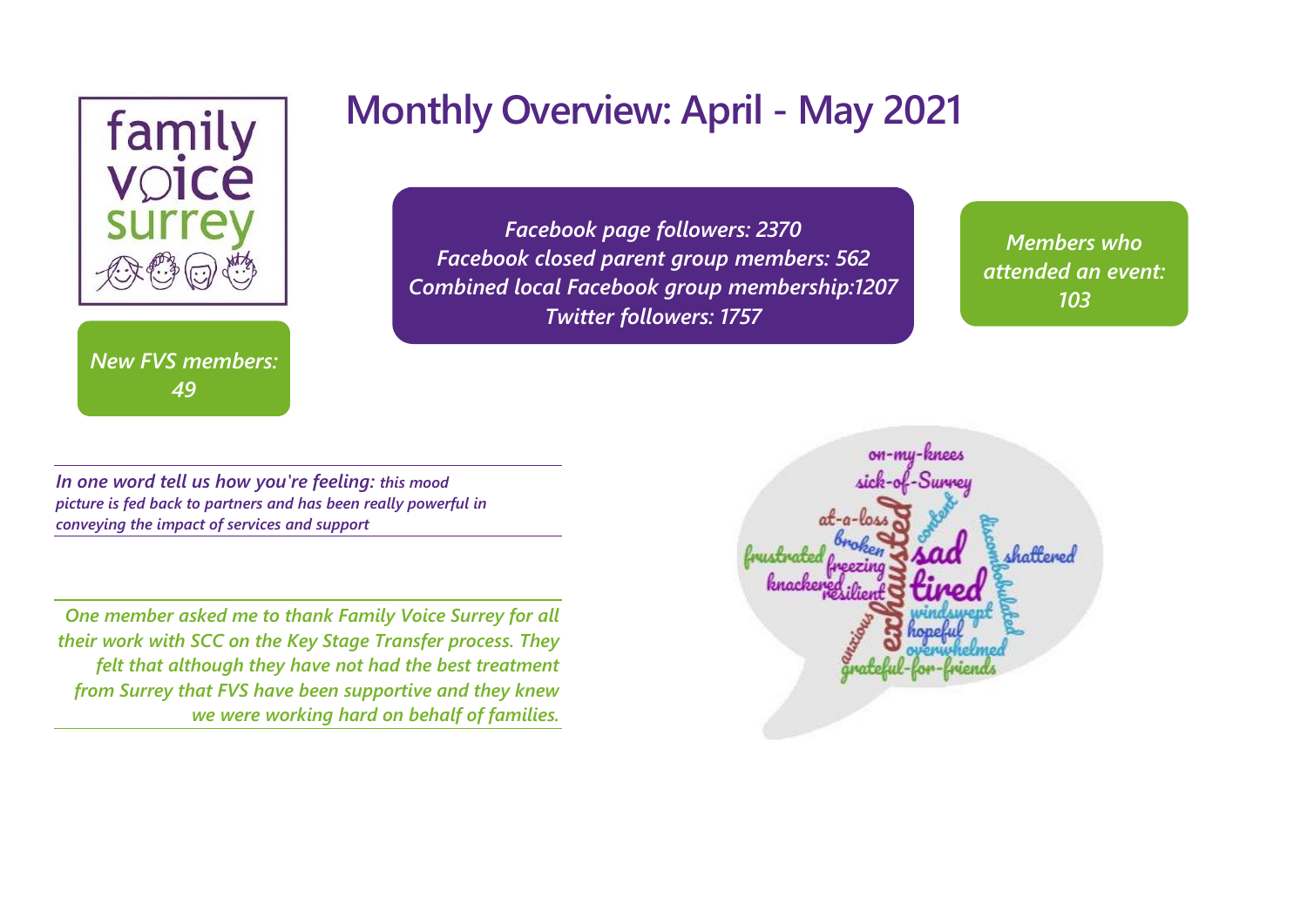

### **Talking to parent carers**

|                                                | <b>GOOD NEWS</b>                                                                                                                                                                                                                                                                                                                                                                                                                                                                | <b>BAD NEWS</b>                                                                                                                                                                                                                                                                                                                                                                                                                                                                                                                                                                                                                                                                                                                                                                                                                                                                                                                                                                                                                                                                                                                |
|------------------------------------------------|---------------------------------------------------------------------------------------------------------------------------------------------------------------------------------------------------------------------------------------------------------------------------------------------------------------------------------------------------------------------------------------------------------------------------------------------------------------------------------|--------------------------------------------------------------------------------------------------------------------------------------------------------------------------------------------------------------------------------------------------------------------------------------------------------------------------------------------------------------------------------------------------------------------------------------------------------------------------------------------------------------------------------------------------------------------------------------------------------------------------------------------------------------------------------------------------------------------------------------------------------------------------------------------------------------------------------------------------------------------------------------------------------------------------------------------------------------------------------------------------------------------------------------------------------------------------------------------------------------------------------|
| <b>Elmbridge</b><br>307 members                | covered by the wider team                                                                                                                                                                                                                                                                                                                                                                                                                                                       |                                                                                                                                                                                                                                                                                                                                                                                                                                                                                                                                                                                                                                                                                                                                                                                                                                                                                                                                                                                                                                                                                                                                |
| <b>Guildford</b><br>102 FB members             | ve been talking to different people via Facebook and asking them if they would like to<br>bring FV to their schools seems positive. Also parents would like to gather their Downs<br>teens to young adults to try and build friendships for them. It is so helpful to have a<br>lovely support network where people can share advice with each other and support<br>each other. You also find out about many other great charities where you can get<br>support for your child. |                                                                                                                                                                                                                                                                                                                                                                                                                                                                                                                                                                                                                                                                                                                                                                                                                                                                                                                                                                                                                                                                                                                                |
| <b>Epsom &amp; Ewell</b><br>125 members        | Families have reported great support from the FVS groups on offer.<br>One family reported excellent support from their Paediatrician around their child's<br>extended absence from school.                                                                                                                                                                                                                                                                                      | The continuing punitive response to children being too anxious for school.<br>Families require support and viable options to get children back to education in<br>a timely manner (see Education question below).                                                                                                                                                                                                                                                                                                                                                                                                                                                                                                                                                                                                                                                                                                                                                                                                                                                                                                              |
| <b>Mole Valley</b><br>36 FB members            | covered by the wider team                                                                                                                                                                                                                                                                                                                                                                                                                                                       |                                                                                                                                                                                                                                                                                                                                                                                                                                                                                                                                                                                                                                                                                                                                                                                                                                                                                                                                                                                                                                                                                                                                |
| <b>Reigate &amp; Banstead</b><br>86 FB members | Some positive stories of good impact once early help is involved.                                                                                                                                                                                                                                                                                                                                                                                                               | . Inconsistency of support that is put in place when a child is struggling, a<br>matter of chance whether a school calls in early help or outreach etc.<br>•Parents being put off applying for an EHCP before key stage transfer and<br>getting told to see how things go at the next stage - even when the child has<br>been struggling for some time. Some are told they will have to wait until<br>things go very wrong before applying for an EHCP.<br>•Many reports LA Professionals reports being very vague and unhelpful<br>•Concerns that the Local Authority message is the EHCP's should not go<br>beyond 18<br>I was concerned to hear a SCC professional express the attitude that it is<br>cheating or underhand to use measures such as putting in place a disabled<br>persons trust to ensure protection of benefit entitlement for the young<br>person as well as protecting them in general. I felt this displayed a failure to<br>comprehend the vulnerability of SEN young people and worry for how this<br>translates into the way that professional may deal with families.<br>•Attendance code problems |
| <b>Runnymede</b>                               | covered by the wider team                                                                                                                                                                                                                                                                                                                                                                                                                                                       |                                                                                                                                                                                                                                                                                                                                                                                                                                                                                                                                                                                                                                                                                                                                                                                                                                                                                                                                                                                                                                                                                                                                |
| <b>65 FB members</b>                           |                                                                                                                                                                                                                                                                                                                                                                                                                                                                                 | Still 2 families who have not been given any update on Key Stage Transfer                                                                                                                                                                                                                                                                                                                                                                                                                                                                                                                                                                                                                                                                                                                                                                                                                                                                                                                                                                                                                                                      |
| Spelthorne                                     |                                                                                                                                                                                                                                                                                                                                                                                                                                                                                 |                                                                                                                                                                                                                                                                                                                                                                                                                                                                                                                                                                                                                                                                                                                                                                                                                                                                                                                                                                                                                                                                                                                                |

**Family Voice Surrey Page 2 of 10**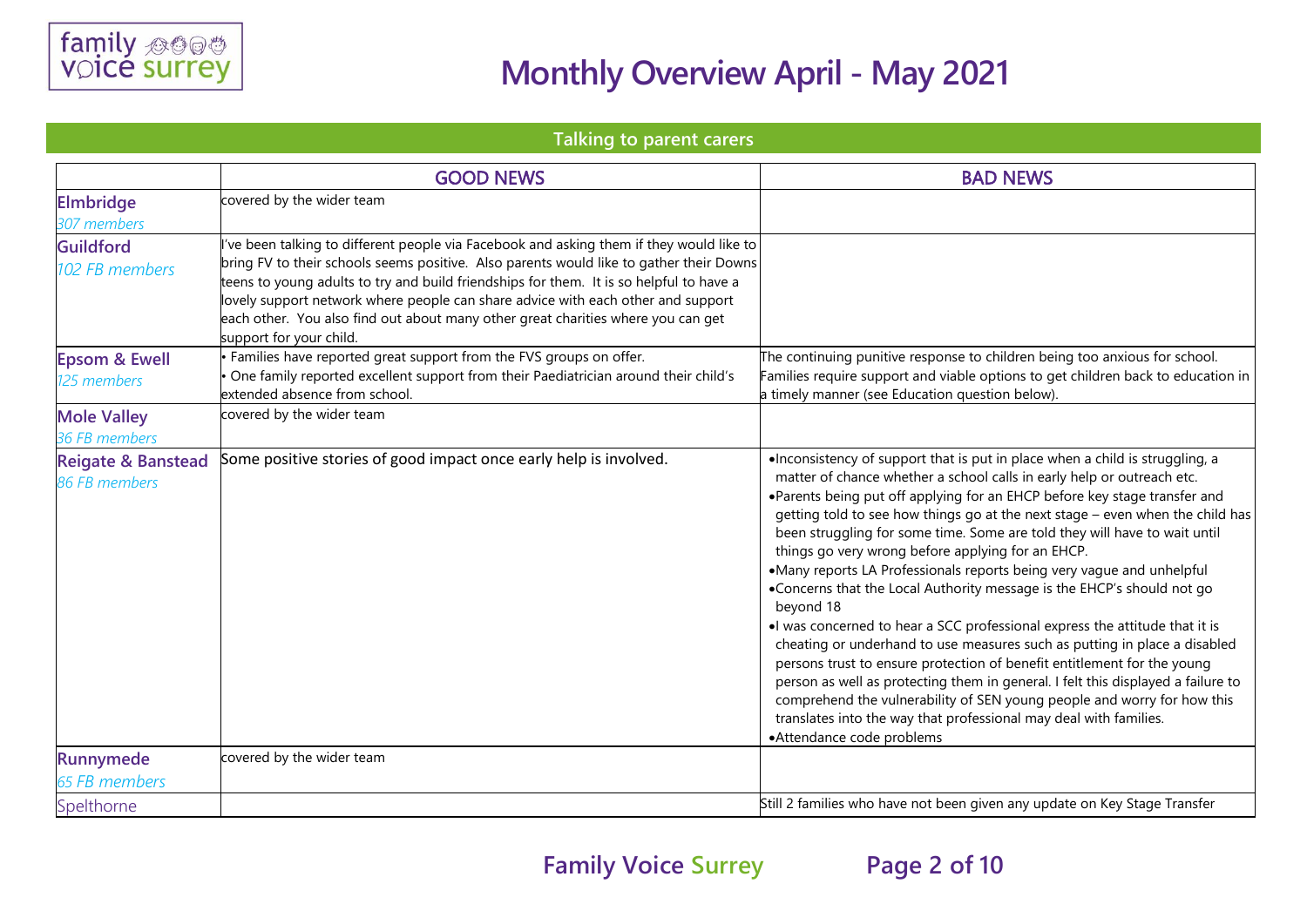| 76 FB members                               |                                                                                                                       | One family going through school exclusion with little help or support whilst<br>child is out of placement.<br>One family not receiving support to move and still being met with<br>discrimination from private landlords requesting a whole years rent up front<br>which would then not be reimbursed by Universal Credit. |
|---------------------------------------------|-----------------------------------------------------------------------------------------------------------------------|----------------------------------------------------------------------------------------------------------------------------------------------------------------------------------------------------------------------------------------------------------------------------------------------------------------------------|
| <b>Surrey Heath</b><br><b>78 FB members</b> | covered by the wider team                                                                                             |                                                                                                                                                                                                                                                                                                                            |
| <b>Tandridge</b><br>119 FB members          | Parents are pleased about the targeted groups that we are hosting, eg 16+, single<br>parents.                         | The transition from CAMHS to adult mental health services is very difficult and<br>in some cases this means that vulnerable young people are left with no support<br>at all.                                                                                                                                               |
| <b>Waverley</b><br>121 FB members           | covered by the wider team                                                                                             |                                                                                                                                                                                                                                                                                                                            |
| <b>Woking</b><br>92 FB members              | More parents are aware of the rights for their kids/EHCP and are accessing the FVS<br>groups and finding them helpful |                                                                                                                                                                                                                                                                                                                            |

#### **Events**

| 凿    |                               | <b>iiii</b> | 當             |                                       | <b>iii</b> |
|------|-------------------------------|-------------|---------------|---------------------------------------|------------|
| 21/4 | General chat                  | b           | 1/5           | SEN Single Parents group              |            |
| 22/4 | Laura Kerbey on ADHD          | 14          | 5/5           | Surrey Ed Psych Q&A                   | 12         |
| 22/4 | Down's syndrome support group |             | $11/5 - 22/6$ | Shine Women empowerment ant self care | 10         |
| 23/4 | Generall chat                 |             | 12/5          | General chat                          |            |
| 26/4 | 16+ support group             |             | 12/5          | School anxiety chat                   |            |
| 27/4 | $0=4$ support group           |             | 13/5          | Down's syndrome support group         |            |
| 29/4 | General chat                  |             | 13/5          | PDA group                             | 12         |
| 30/4 | Autistic Wellbeing            | 22          | 14/5          | General chat                          | $4 + 2*$   |

\* Where registered members have not been able to attend (usually due to caring responsibilities, they often have access to recordings or slides.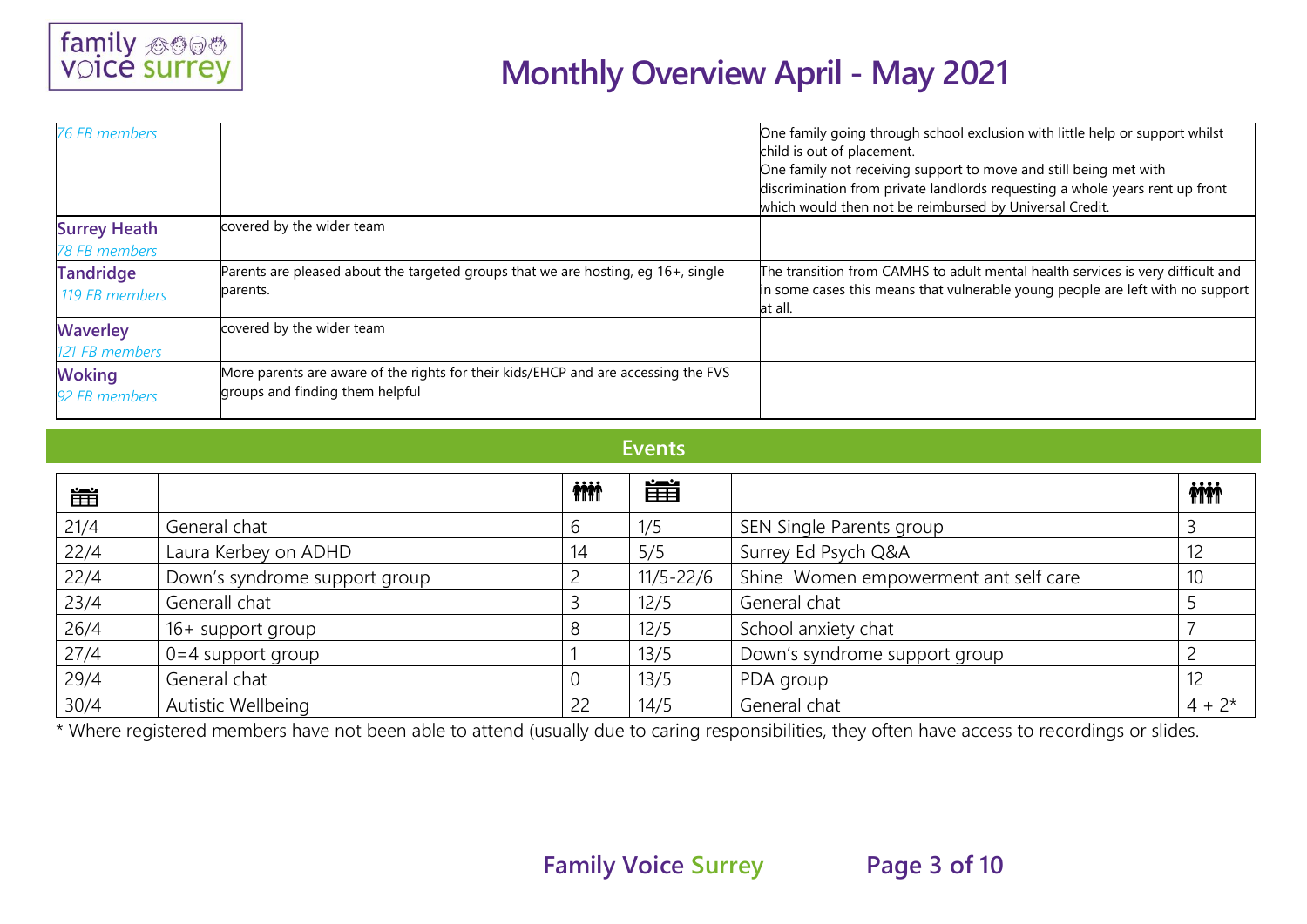

*Tell us your Story: We respond to each story and signpost where relevant. When issues are repeated, we feed those back to relevant leads in SCC and health, and will be using this overview document to inform you of progress.*

13 Stories received through formal channels. This is separate to the general feedback received via our coffee mornings, events, and Facebook contact with parents.

Mental Health

- Psychiatrist turnover is too high and causes harm. But a thumbs up for Dr, Phil Ferreira-Lay
- Child left without appropriate assessment for 2 years due to poor communication between SENDCo and CAMHS, and parent not being included in communications.

**FHCP** 

• The complexity of conditions involving chronic fatigue and ongoing misunderstandings throughout the system that increase the pressure on young people

School Concerns

We were contacted by 10 parents with concerns about one school. We collated the themes of concerns and are working to ensure that the matters are resolved to the families' satisfaction.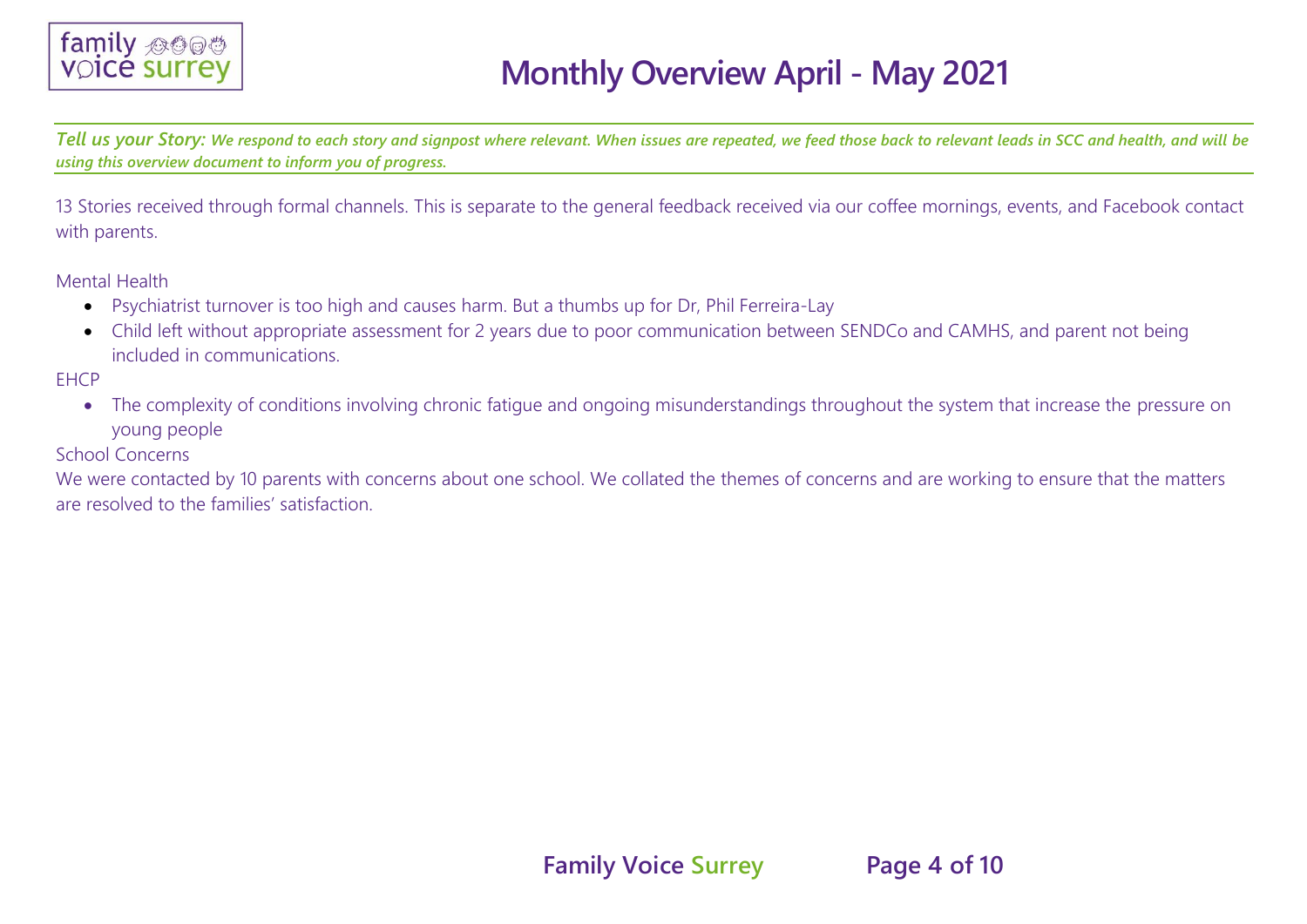

#### **Answers to your questions**

It has been a busy month and we have had some staff take annual leave at FVS. This has left us with a little lag, so the answers to parent questions asked in April will be a little delayed. We will update you as soon as we can. Thank you for your patience! But others from May are coming in fast

#### Specialist provision for the academically able

Many parents would like to know what Surrey Maintained Special schools cater for Academically average to above average children (who need a full curriculum including separate science subjects, languages, humanities) when these children cannot manage in mainstream despite all inclusion efforts.

With reference to the previous question is there any provision in the plan to increase special school places for these children?

*Re ASD/COIN for more academically able young people who will be taking GCSEs, Cabinet has already approved the following expansions under the SEND Capital Programme:*

- *1. Betchwood Vale Academy (180 places NCY3-NCY14) delivered by DfE - new special Free School*
- *2. New ASD/COIN special Free school, west of county (200 places NCY0-NCY14), sponsor/s and site/s to be confirmed*
- *3. Limpsfield Grange (40 places NCY12-14)*
- *4. Three Rivers Academy secondary SEN Unit (30 places NCY7-NCY11)*

*Property and I are exploring a number of other options for additional mainstream secondary SEN units specifically for ASD/COIN with providers and the DfE after half term.*

*I'm also meeting with all ASD/COIN special school headteachers at the end of June to look at sufficiency modelling over the next 10 years, so any views from Family Voice would be very much welcomed prior to that.*

**Family Voice Surrey Page 5 of 10**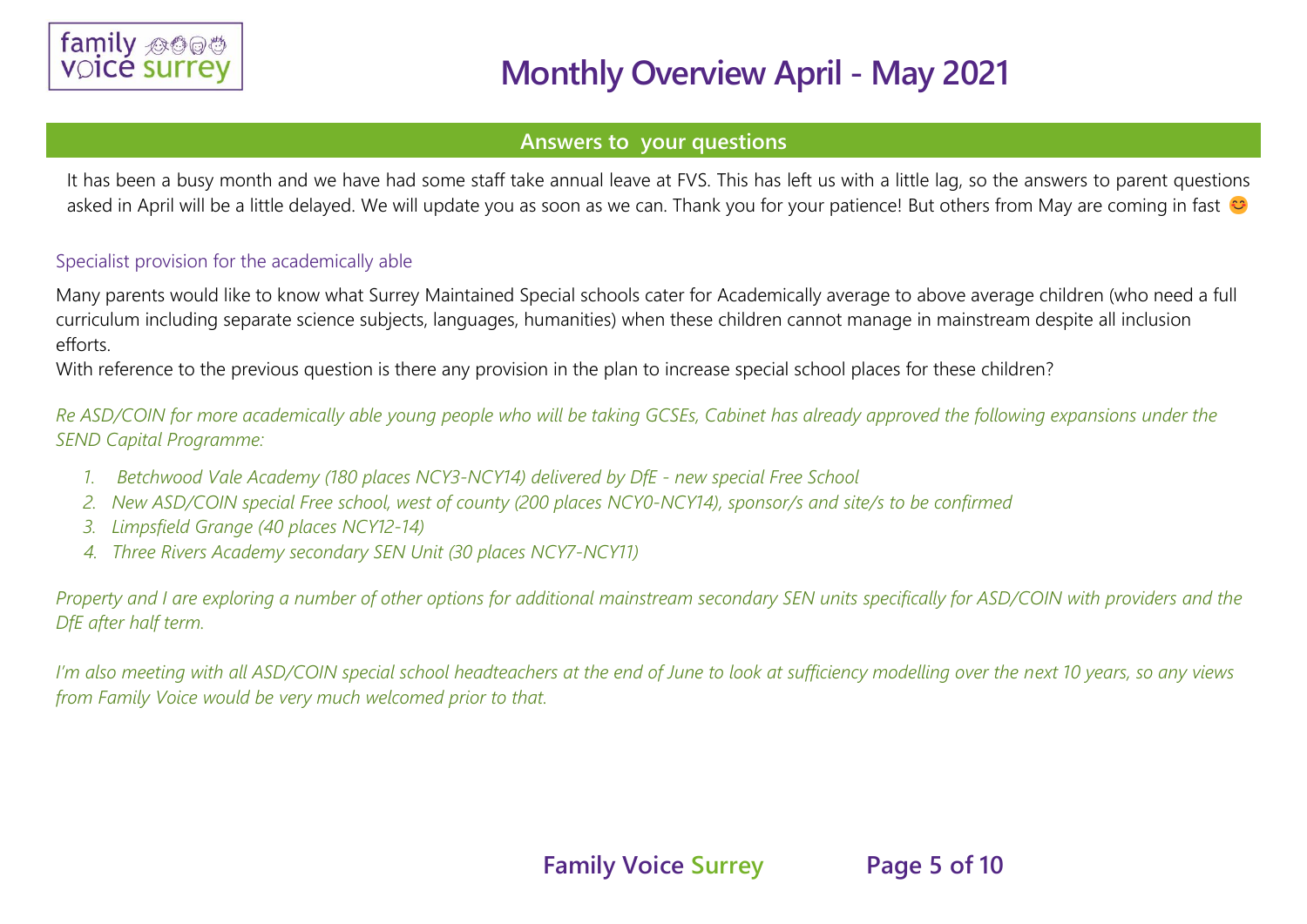

#### **Questions from our members**

#### School anxiety

1. Are there any plans to add an attendance code for anxiety or SEN related absence?

Parent carers whose children have school anxiety aren't all offered option of referral to A2E or St Peter's Hospital School. This has been due to Sencos not being aware of these options. Some families have become aware of them only via other FVS families. These services also appear to be very oversubscribed.

- 2. How is Surrey responding to the need for these placements?
- 3. How does this need relate to lack of access to CAMHS (due to the long waiting list) to support anxiety, or late diagnosis for ASD leading to inappropriate support in school ultimately escalating to school avoidance?
- 4. How is this issue being addressed systemically by education and health?

When a child or young person is out of school due to anxiety, families have experienced the LA as punitive. Standardised letters about attendance lack any understanding of the very real struggles families go through when a child is too anxious to attend school. Team around the Family/ Child meetings have also been experienced as meeting needs of professionals not families (the antithesis of what a TAF meeting should be) for example making a parent feel outnumbered by unknown professionals and not prioritising attendance of medical staff who know the young person best.

5. What are Attendance Officers and SEN officers doing to understand better the needs of children and the reasons why the school environment might be problematic and causing distress? And are they working together to improve this?

#### Egress

Parent carers have been expressing distrust about the use of Egress - because emails and documents do not stay available permanently, this has been seen as a means of being less than transparent about communication. To encourage greater trust, might it be possible to warn parents that documents are only available short term, so that they know to download or print off reports?

### NEETs with SEND

Parents whose young people are not accessing education or employment do not know where to find information and advice. Where can they find this?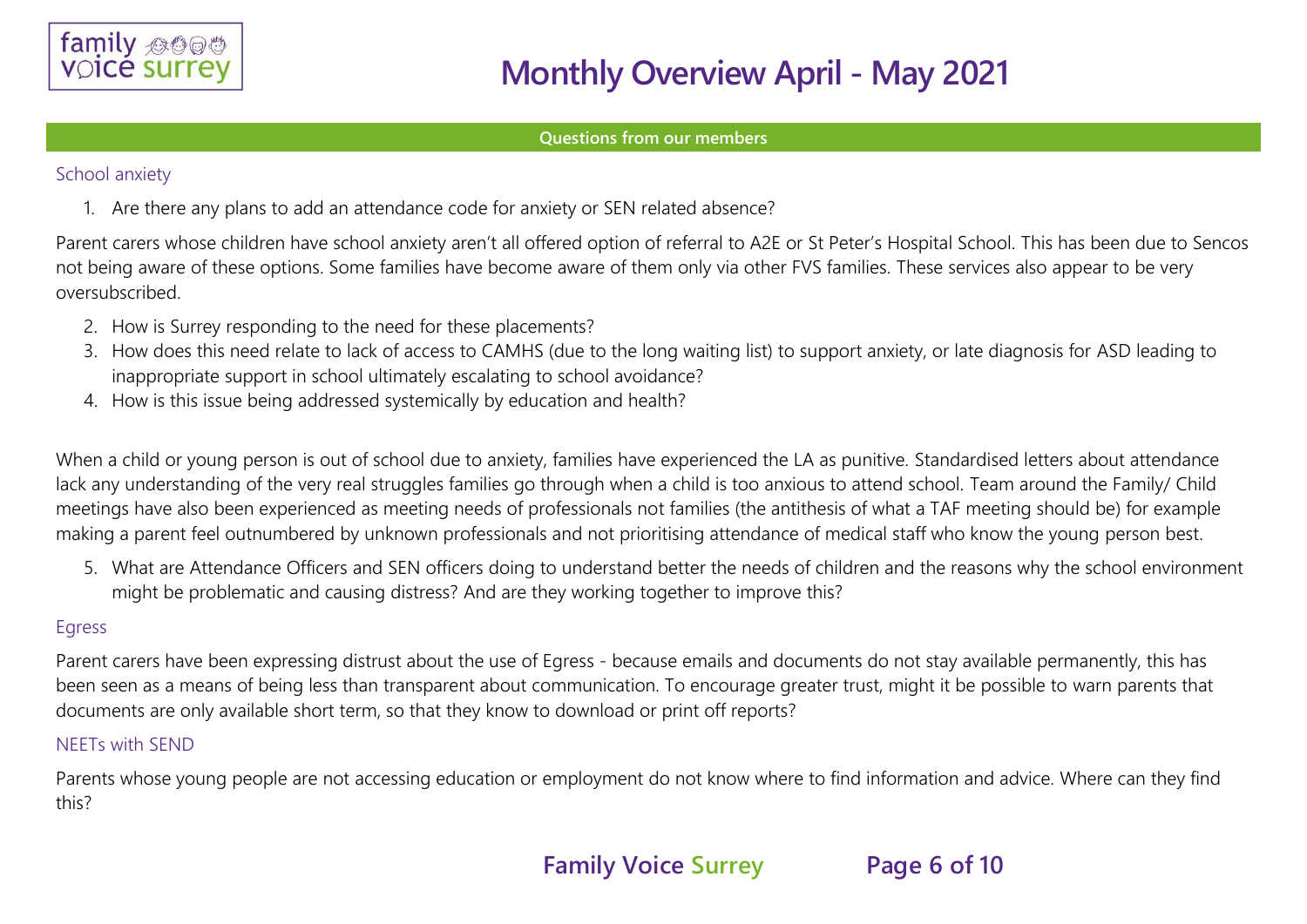

#### Finance and Benefits

Where can parents find information on finances and benefits for their young people when they reach 18 years old? Where can young people SEND accessible information about finance and benefits?

### Growing up

What offer does Surrey have for young people with SEND over 19 years old to socialise and develop work skills?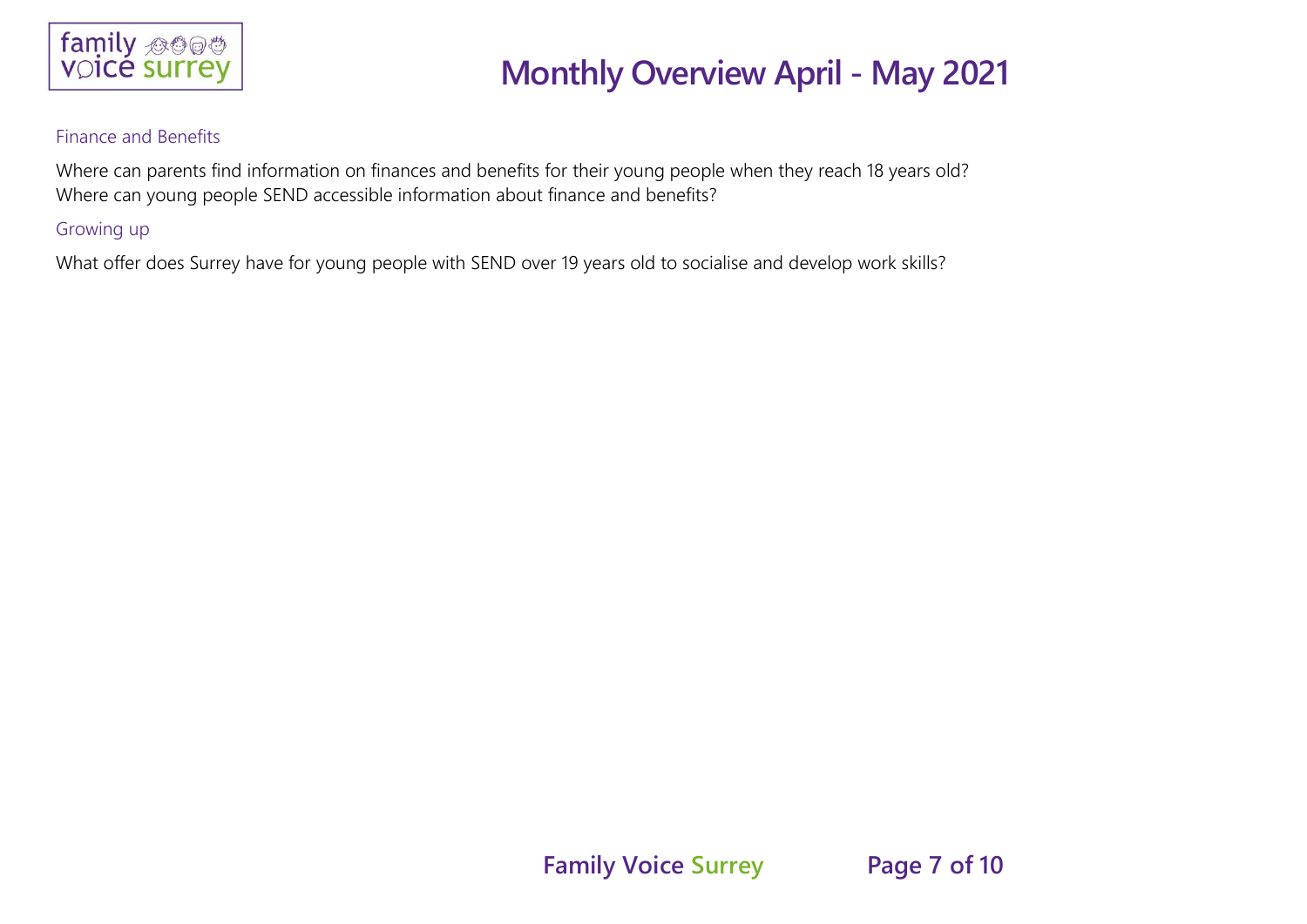

### **Participation work**

| Project                                       | Update                                                                                                                                                                                                                                                                                                                                                                                                                                                                                                                                                                                                                                                         |
|-----------------------------------------------|----------------------------------------------------------------------------------------------------------------------------------------------------------------------------------------------------------------------------------------------------------------------------------------------------------------------------------------------------------------------------------------------------------------------------------------------------------------------------------------------------------------------------------------------------------------------------------------------------------------------------------------------------------------|
| Preparation for Adulthood                     | We have been working with Surrey on the Preparing for Adulthood Strategy and will be organising a virtual coffee morning with parent carers<br>to give an update on this work and an opportunity to ask any questions. There is also a young person engagement group that is commencing<br>soon.                                                                                                                                                                                                                                                                                                                                                               |
| Transport                                     | As Part of the work Surrey are doing to improve the way transport is managed Surrey have been putting in place many steps to make the<br>process smoother for parent carers. They are keen for our feedback so more to follow on this soon.                                                                                                                                                                                                                                                                                                                                                                                                                    |
| <b>Autism Strategy</b>                        | Work on the Autism strategy continues and as we move closer to the implementation, we will be asking for regular feedback from parent<br>carers to get an idea of what is working and what is not this will feed into the strategy over the five year rollout.                                                                                                                                                                                                                                                                                                                                                                                                 |
| <b>Early Years</b>                            | FVS have continued to hold a monthly group for parent carers who have a child aged between 0-4 and invite different professionals into<br>these groups to offer advice and support to parent carers. Home Start attended last month's session. We will be looking at how to structure<br>these sessions going forward and will be asking parent carers what they feel will be most beneficial.<br>We continue to attend the 0-4 SEND board feeding back on recommendations and have also attended the newly formed Early Years Strategy<br>Steering Group to highlight the importance of parent carer voices being included within the strategy's development. |
| CAMHS/EWMH                                    | FVS continue to meet with Learning Space who are leading on user voice and engagement to ensure parent carers are kept up to date with<br>communication and are informed of development opportunities and events to discuss future services and ideas for change. They are currently<br>working on the development of video resources where children, young people and parent carers can offer tips on what works well and<br>strategies for positive interventions.                                                                                                                                                                                           |
| <b>Short Breaks</b>                           | FVS are working with the commissioning team to ensure engagement with parent carers continues and that parent carers are asked what they<br>would like future services to look like. FVS continue to highlight the importance of short breaks for children, young people and their families,<br>the impact any changes can have on families and gaps in provision.                                                                                                                                                                                                                                                                                             |
| <b>Children's Community Health</b><br>Service | We will be talking to the engagement team about the round table events and looking at what the next steps will be to ensure parent carer<br>voices remain throughout the process of redesigning services. We have met with Healthwatch Surrey to discuss our work and plan to meet<br>with them regularly to collaborate on key areas of work.                                                                                                                                                                                                                                                                                                                 |

#### **Project update**

**Family Voice Surrey Page 8 of 10**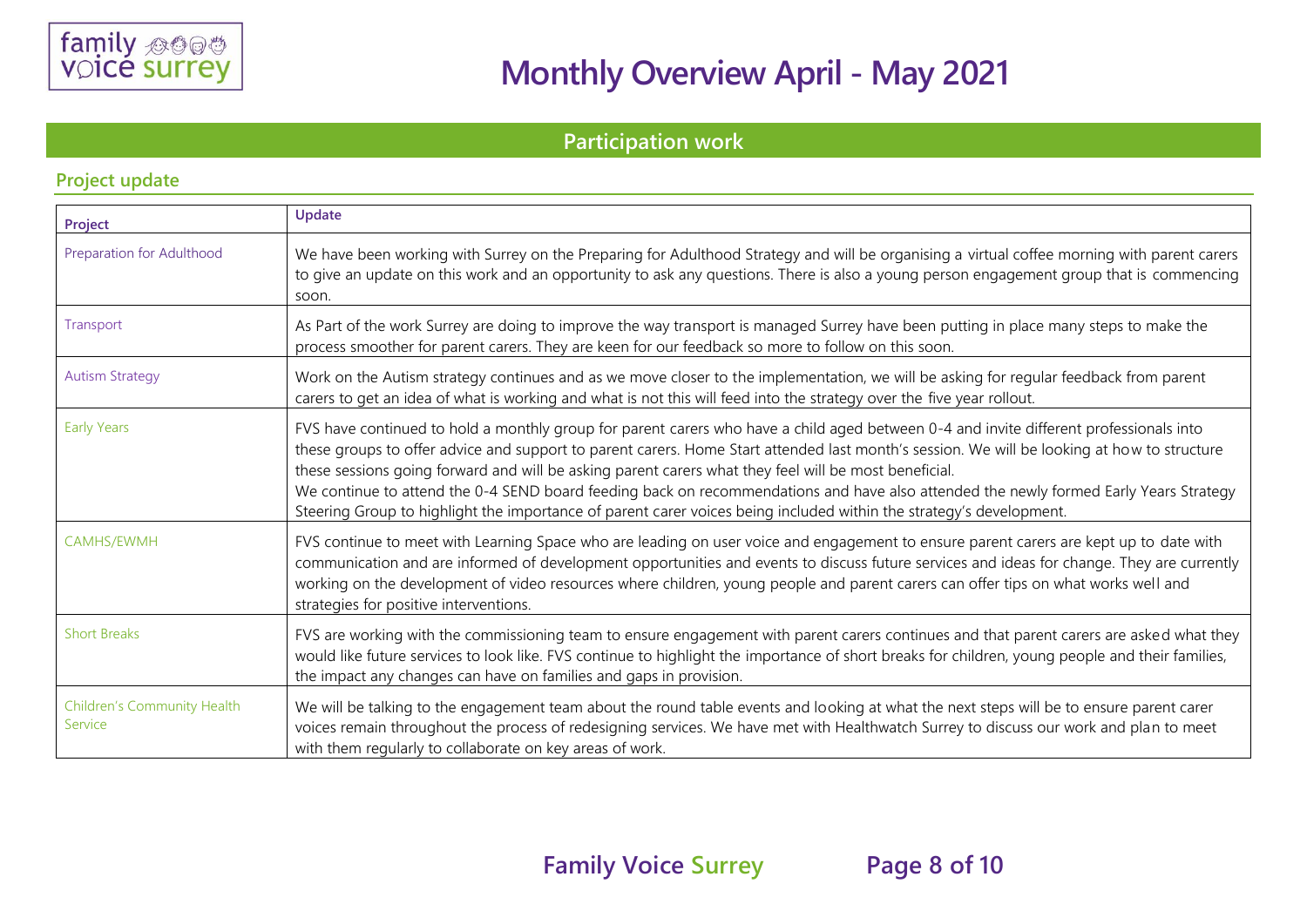

### **Meetings attended**

| Family Voice DCO SCC Meeting<br>ASD Strategy Workstream Leads<br>SAIL (Surrey Appreciative Enquiry)<br>Preparing for Adulthood Comms & Engagement<br>Preparing for Adulthood Transformation Board<br>Meeting about SEND Transport<br>ASD Awareness, Understanding and Information Workstream<br>Integrated Care Systems - what they mean for SEND and parent carer<br>forums<br>Education and Preparing For Adulthood Strand Leads Meeting | SEND 0-4 Project Board<br>Monthly FVS/DCO/SCC meeting<br>Healthwatch/FVS meeting<br>SAIL briefing<br>South East Regional NNPCF meeting<br>Short Breaks Strategic Forum<br>Qwell discussion and comms meeting<br>SEMH Project Board meeting |
|--------------------------------------------------------------------------------------------------------------------------------------------------------------------------------------------------------------------------------------------------------------------------------------------------------------------------------------------------------------------------------------------------------------------------------------------|--------------------------------------------------------------------------------------------------------------------------------------------------------------------------------------------------------------------------------------------|
|--------------------------------------------------------------------------------------------------------------------------------------------------------------------------------------------------------------------------------------------------------------------------------------------------------------------------------------------------------------------------------------------------------------------------------------------|--------------------------------------------------------------------------------------------------------------------------------------------------------------------------------------------------------------------------------------------|

### **Glossary**

| SEND                     | special educational needs and disability                                                                                                     | Schools forum | A representative body of schools who discuss<br>and make decisions about schools funding. FVS is<br>the SEND representative on the forum |
|--------------------------|----------------------------------------------------------------------------------------------------------------------------------------------|---------------|------------------------------------------------------------------------------------------------------------------------------------------|
| <b>NNPCF</b>             | National network of parent carer forums                                                                                                      | <b>EHCP</b>   | Education, health and care plan                                                                                                          |
| Alternative<br>Provision | Education not provided in a school. Includes A2E,<br>hospital school, virtual school, PRU, home tutors<br>and more                           | Local Offer   | Most often used to refer to the website that gives<br>information on SEND provision in Surrey                                            |
| <b>UVP</b>               | User voice and participation team. A SCC team<br>that specialises in hearing the voice of young<br>people in care, using CAMHS and with SEND | <b>DCS</b>    | Director for Children's Services                                                                                                         |

**Family Voice Surrey Page 9 of 10**